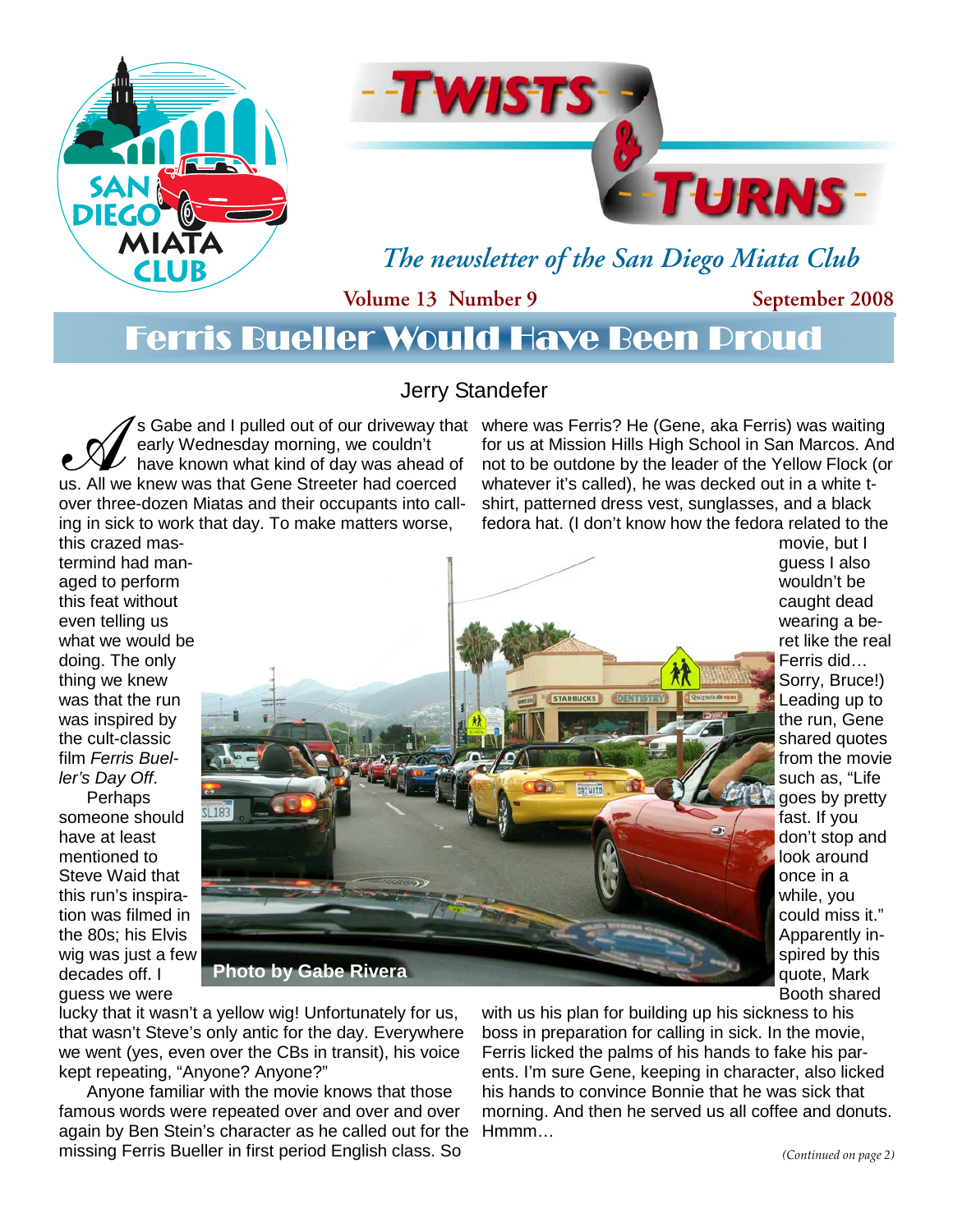#### *Ferris Bueller Would Be Proud (Continued from page 1)*

Before we left the high school, our revered president David Streeter awarded his father club magnetics, making sure to point out that it took over three years for Gene to host his first run. (Gene, that's a bit embarrassing… you may want to make sure that information doesn't get out!) David also made CDs for all of us to listen to on our adventure, containing all the songs from the movie's soundtrack. Oh yeah!

Gene had originally planned for us to peel out of the parking lot of this institute of higher learning, just like Ferris did in the Ferrari after picking up Sloane. However, his plans were thwarted by a glistening new coat of asphalt—much too pretty to leave skid marks on. He had also planned for facilities to be available at the high school, but again he was foiled. So it was off to Mazda of Escondido for an unscheduled bio-break. (I was going to get creative with skid marks in relation to the bio-break, but this is a family publication!)

Our first surprise destination required a drive down Del Dios Highway and a series of twists and turns into Sorrento Valley. Since the movie revolved around a 250 GT California and our Miatas lack the coveted prancing horse and mesmerizing exhaust note, we knew a Ferrari had to be in the cards somewhere. We ended up at Symbolic Motor Cars. There were plenty of Ferraris to be found at this car lover's paradise and plenty of other rolling iron (well, probably more aluminum and carbon fiber) that made the Ferraris seem as commonplace as your neighbor's Camry.

A quick jaunt through the parking lot outside the facility would probably have been more than enough to satisfy any car guy or gal, but our Ferris arranged the royal treatment for us: a guided tour that left practically no part of the facility unseen. We saw their service bays where Lotus Elises, Bentley Continental GTs, and Lamborghini Diablos were a dime a dozen. There were several Ferraris hovering over their removed engines (probably for an oil change), a Ford GT, and even an ultra-rare Saleen S7. Outside the service bay, there was a yellow Ferrari (yes, even purveyors of fine Italian exotics can have bad taste) and an absolutely gorgeous Spyker C8 Spyder (I think big screen. What a terrific ending for a terrific day! they had to wipe our collective drool off of that car).

From here, they took us to the "other side" where they did their restoration work. Inside, we saw a table in their lobby that was made from a crushed cube that used to be a red Ferrari. The next room found a car collector's paradise including a '60s Lamborghini GT350 being prepped for the Pebble Beach Concours there's always next year, right Gene? d'Elegance. We also ran into the first of two Lambor-

ghini Miuras that we would encounter. From there, we were swept off to fabrication, paint, and bodywork areas (we even witnessed a rather large pile of ruined Lotus Elise body panels). They even let us roam through their customer storage area. We saw so many rare and exotic cars that morning, and you would expect that something like a Miata wouldn't be found in a facility like this. But we were surprised to find a head out of an NC being ported and flowtested.

I think for most of us, the run could have ended right there, but this was just the beginning. We left Symbolic Motor Cars and headed up Old Highway 101 into Carlsbad for our next surprise: K1 Speed. We walked in to find a surprisingly large indoor track where electric go-karts were tearing it up. Gene had previously mentioned a somewhat expensive lunch, but I think we were all envisioning someplace with a "snooty" and "snotty" waiter (hey, you have to watch the movie to understand). Instead, for only an additional \$17, our lunch could also include 14 laps strapped in behind the wheel of a vehicle less than one-quarter the size of a Miata. What fun!

For those of you that have not been to K1, they time your individual laps and keep a continuously updated status board of your race with eleven other drivers at once. They even provide you with a printed summary of your drive, complete with graphs and scores. I don't care to reveal my rather poor results (weight is the enemy of acceleration, braking, and handling… and I have plenty). However, I had my Ferris Bueller moment out on the track as I spent nearly an entire lap trying to pass another driver who was slowly weaving from one side to the next, like Ferris's father towards the end of the movie.

So, we had driven from San Marcos to Sorrento Valley to Carlsbad, and we have seen more exotic cars up close and personal than most people will see in their lifetime, and we got to race in go-karts. This had to be the end of the run, right? Wrong! We jumped back into our Miatas, and headed east through San Marcos, into Escondido, and up Lake Wohlford Road to Smokey's Lake Wohlford Café. We ordered up while our Ferris loaded *Ferris Bueller's Day Off* into the DVD player for us to watch on their

I was, however, admittedly disappointed. I was waiting for Gene to get up on a table or chair and sing "Danke Schoen" for us. But no matter how much prodding I did, he just wouldn't do it! Oh, well. I can't complain. This was an outstanding run, and I'm so glad that I took a day off of work to do it. Besides,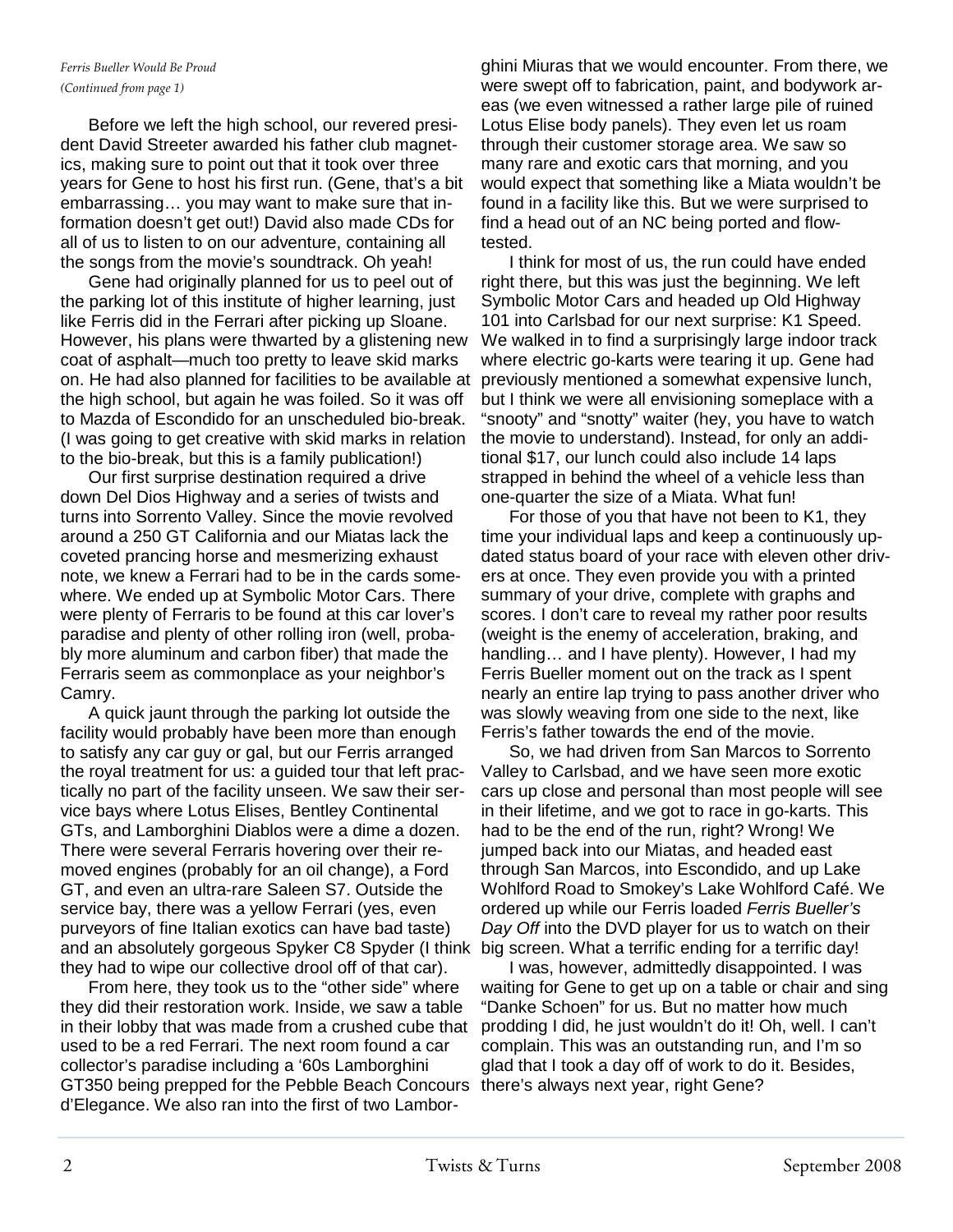## Oh Where, Oh Where Has My Oil Filter Gone

#### Bruce Lewis

A ny of you that change the oil in your Miata<br>
know what a pain in the  $a_{-}$  it is. Those<br>
that great handling, good looks, dependability and fu  $\gamma$  ny of you that change the oil in your Miata<br>know what a pain in the  $a_{-}$  it is. Those clever Mazda engineers that designed all of that great handling, good looks, dependability and fun into our cars must have designed the oil filter location on a Monday after a long weekend of partying! Sitting at their drafting tables with hangovers, they were in a foul mood and larceny was their game. I can imagine their conversation was along these lines-

"Hey, let's throw these backyard mechanics a fast ball and really screw up this oil filter". "Yeah, let's put it in a opened location that's all but impossible to get to like underneath the intake manifold where you can barely see it". "Great idea, and let's move it far enough forward so that they will have to have arms like an orangutan just to reach it"! "Cool, right underneath the brace for the intake manifold ought to really mess with them and make it almost impossible to get a filter wrench down there". "Yes, yes and in that location the oil will pour out onto the frame member and run out in three or four places underneath the car". " Ha ha, those poor slobs will have to get a drain pan the size of a set tub just to catch it all!

 Sound familiar? I've tried to put a wad of paper towels under that filter to catch the oil and it still runs all over the place. All this wouldn't be so bad but for the fact that I try to keep my engine bay as clean as the surgery ward down at Scripps Memorial Hospital! If you don't understand that, I know Mark Booth, Steve Waid and a few others in the Club will. OK, so a year or so ago I see some press on Tom Thompson's Oil Filter Relocation Kit. Hot dog, the answer to my prayers but holy cow, it cost close to \$200.00! Being the brilliant mathematician that I am, I immediately think that I can buy at least 150 rolls of paper towels for that kind of cash layout. So I continued along changing my oil the same old way and anointing my Miata, myself and my garage floor in a baptism of oil every few months.

would be renewing her contract for many years. I don't really know what it was that got my wonderful wife, Debbye, into this madness. It could've been the missing paper towels from the kitchen or the profanity from the garage during oil changes or maybe it was seeing me emerging like the "Creature from the Black Lagoon" from underneath the Miata but she decided that enough was enough and since it was close to my birthday she clandestinely gave Tom Thompson a call. Now most women would think that giving their man an oil filter relocation kit for his birthday would be like him giving her a mop and bucket for hers. Not so, the look on my face when I got my gift told her that I

 OK, enough of my literary license and on to the real reason that I wrote this article. From the time that I Tom's parcel



let's move it far enough forward so and the workmanship. CNC machined billet aluminum from UPS, I was impressed by the quality of the parts receivers, high pressure hoses, all the mounting hardware and Tom even had the foresight to anodize the fittings on the hoses blue! Not bad for a guy that drives a red car! Another impressive thing was the instructions. These are obviously written by someone who knows how to communicate to the average backyard mechanic. Photos abound and Tom will lead you through the install with kid gloves assuring you of no loss of sanity and a superb job!

**Photo by Rainer Mueller**  It took me about two hours to do the install and it for where the Monday Morning Mazda Engineers The new filter location is in an open area to the right of the engine and above the right front wheel well should've put it in the first place. I believe that this location is only available in the NB Miata's (1999-2005). would've been less except for the fact that I'm a little anal and added a few touches like painting my oil filter blue to match all of the other blue goodies under my hood. Hey! Orange does not look good with blue unless you're a Denver Bronco Fan …Go Chargers! So there it is, Tom's kit saves messy oil changes, makes oil changes a snap, looks cool (and speaking of cool I'm thinking that due to the remote location away from the engine heat that this system may run a few degrees cooler). As a mechanic of sorts I appreciate a well thought out system with clear and concise instructions. Was it worth \$200.00 dollars? Since I plan to keep my 10AE for a while I think that the investment is a good one but if you can get your honey to buy it for you, it is so sweet!

 I feel it necessary to make a disclaimer here. I don't know Tom Thompson; have never met him ….. ???? OK, OK that's B.S. but I didn't get any special price (except for a Miata Club Discount) and Tom doesn't even know that I'm writing this. I just wanted to highlight a fellow Miata Club member who is doing some good things to make motoring easier and guess what; I can chew my finger nails again and not get an oily residue on my teeth!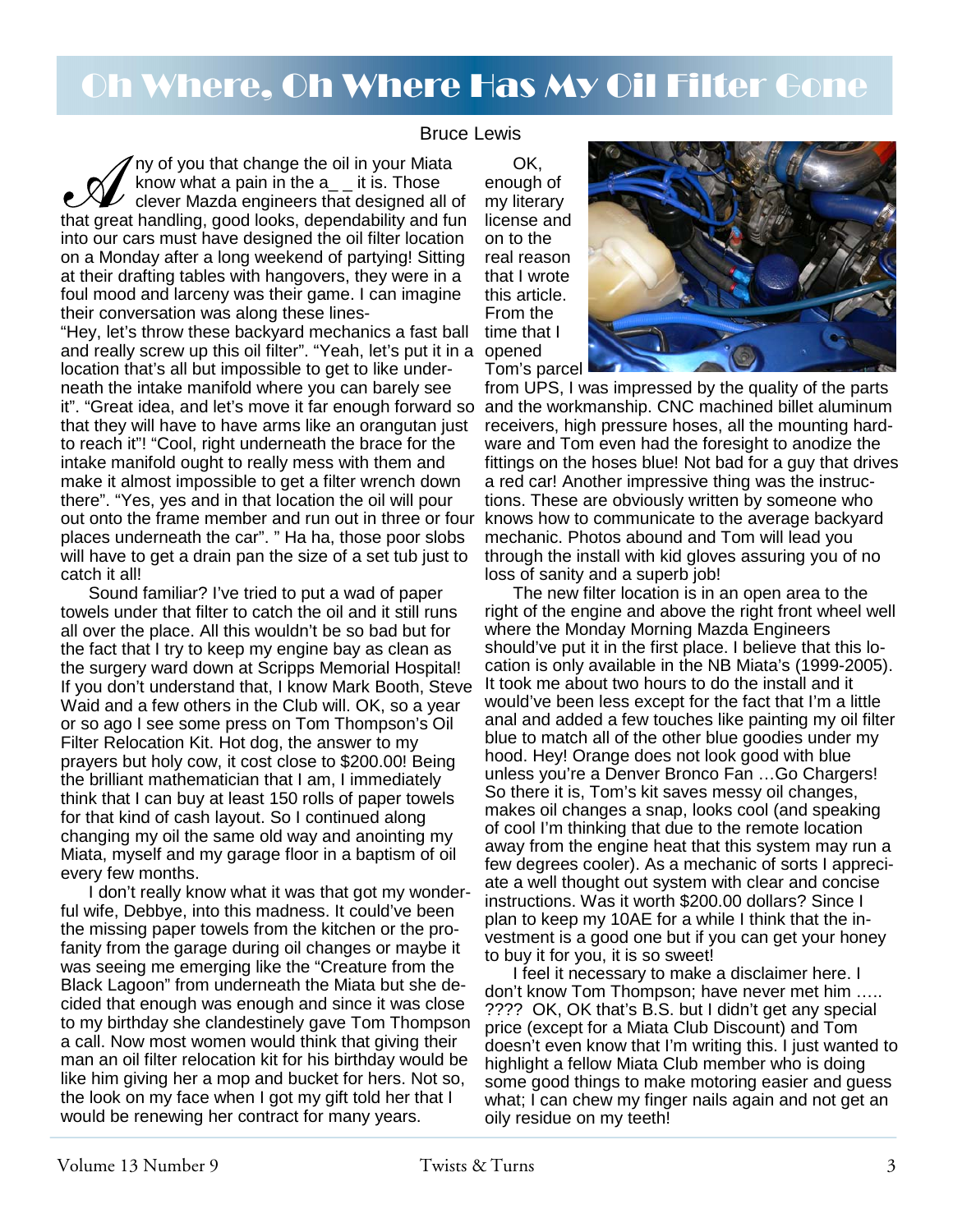# Inadequate oils and solutions

## Larry Dennstedt

By now you have probably heard about or read the numerous articles in *Hot Rod, Car Craft, Rod and Custom*, etc, about the increase in cam and engine failures and the relationship to the government changes to the API (Amer *Custom*, etc, about the increase in cam and engine failures and the relationship to the government changes to the API (American Petroleum Institute) ratings of motor oil. The problem is real.

Per our conversation at the Father's Day picnic about modern oils and additives...

As of now the Government has mandated the API to a rating of SM, which is a 33% reduction of Zinc and phosphorus from the 1997 rating.

In simple terms zinc is a scuff protection and phosphorus is the heat seeking bonding agent. This reduction of zinc and phosphorus (ZDDP) is to increase the life of O2 sensors and Catalytic converters and the increased gas mileage is one side benefit ; but this reduction also increases engine friction, engine heat, and premature engine failure.

Checking the API circle label on your favorite bottle of oil will probably read SL or SM.

SG--1989 Zinc (ZDDP) was 1200ppm @ % mass ='s great scuff protection

SJ--1997 Zinc was 1000ppm @ % mass Not all grades

SL--2001 Zinc was 1000ppm MAX by % mass a reduction by 17%

SM--2005 Zinc was 800ppm @ %mass a 33% drop from SG

The zinc and phosphorus will poison and thus reduce the life of the O2 sensor and Catalytic converter and ultimately affect the tail pipe emissions. Proven in SAE papers the reduction of Zinc is one answer to improving Miles Per Gallon and catalyst, BUT the death bell for flat tappet engines; i.e.. hot rods, air-cooled V Ws and Porsches, high performance and many modified street cars. Even Mobil 1 has the SM rating from the 0w-20 viscosity up to the 15w-50 weight and will NOT protect your engine's cam and tappets. (Very bad news for old British engines). My opinion is any 5w-20 oil is too thin for Southern Calif and desert areas for any engine with the exception of cars who's oil pumps and tolerances are designed for this light oil; Hondas and the Vtech engine need 5w base oil to work the valve assemble. One Big problem with 5 weight base oil in older cars is that the oil pump is not designed to pump very thin oils, and oil starvation can occur at vital areas, and rod bearings can take an unnecessary pounding especially at initial start up.

Solution:find a good additive or oil that still has Zinc or an SG rating.

A partial list of ZDDP fortified oils:

Royal Purple synthetic---check the API rating Castrol 20w-50 synthetic for "classic cars" great for British cars but a little hard to find Red Line synthetic check the API rating Brad Penn oil (same as Kendal's original Formula) Shell Rotella-for diesels (maybe not be the best choice) A partial list of additives: all compatible with your favorite oil Schneider Cams 3EP 8oz. for approximately \$18.00 Moss Motors British car parts Additive 8 oz. Torco --- ZEP--for Pre-catalyst and O2 cars MPZ--High performance engines---good stuff SEP--O2 and Catalyst cars will NOT poison the system

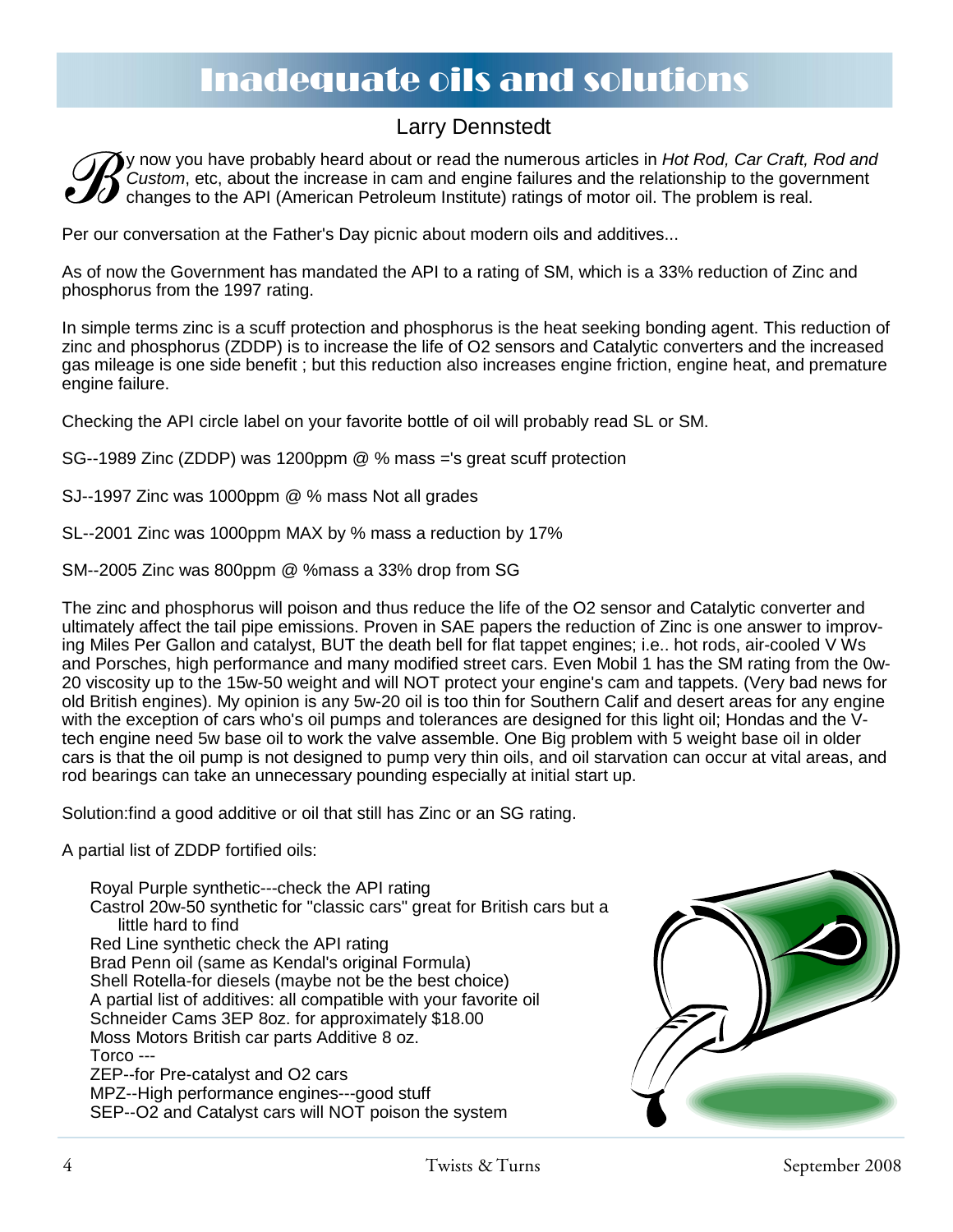# Welcome, New Members

As of August 15, 2008, we have 246 memberships (84 single, 152 dual) for a total of 398 members!

| Welcome to newest memberships - 20 since the August newsletter. |                      |                      |  |  |
|-----------------------------------------------------------------|----------------------|----------------------|--|--|
| <b>Richard Burk &amp; Zella Proctor</b>                         | San Diego            | 1995 Red             |  |  |
| <b>Daniel Denison</b>                                           | La Jolla             | 2003 Burgundy        |  |  |
| Mary & Greg Herd                                                | San Diego            | 1999 Green           |  |  |
| <b>Bob Kitterer</b>                                             | <b>Bonsall</b>       | 2000 Mahogany        |  |  |
| Jonathan Leafty & Kristine Schroeder                            | <b>Spring Valley</b> | 1990 White           |  |  |
| Greg & Mandie Lee                                               | <b>Spring Valley</b> | 2003 Strato Blue     |  |  |
| Brad Martin & Henry Montoya                                     | San Diego            | 2008 Icy Blue        |  |  |
| <b>Neal Mills</b>                                               | San Diego            | 2006 Nordic Green    |  |  |
| Dwight & Ramona Moss                                            | La Jolla             | 2001 Silver          |  |  |
| <b>James Sosa</b>                                               | San Diego            | 1990 Red             |  |  |
| <b>Roland &amp; Terry Soule</b>                                 | Santee               | 2008 Sunlight Silver |  |  |
| Wes Tewksbury                                                   | <b>San Marcos</b>    | 1990 Red             |  |  |
| Marvin Vanartsdalen                                             | San Diego            | 2008 Galaxy Gray     |  |  |

*Continued from pg. 4* 

I am now using the Torco products in ALL my cars and recommending to customers with old cars, race cars and performance Miatas.

Schlossnagel uses the Torco SR5 and ZEP exclusively to save his customers' vintage race engines.

Ultimately:

- A. It's your engine
- B. Choose your oils carefully
- C. Read the API rating
- D. It MUST match your engine requirements
- E. DO NOT trust the jockey @ the quicky lubes or the high school dropout at the parts store.
- F. Use a quality additive if necessary
- G. Even "racing oils" can be SM rated and need ZDDP to protect your expensive engine.

The best oil is ----the oil that you have faith in. But this did not help Bruce Lewis's '99 10AE engine or multiple Formula V engines (air cooled VW). Some engines are not lasting 2000 miles before the cams go flat. Think about it.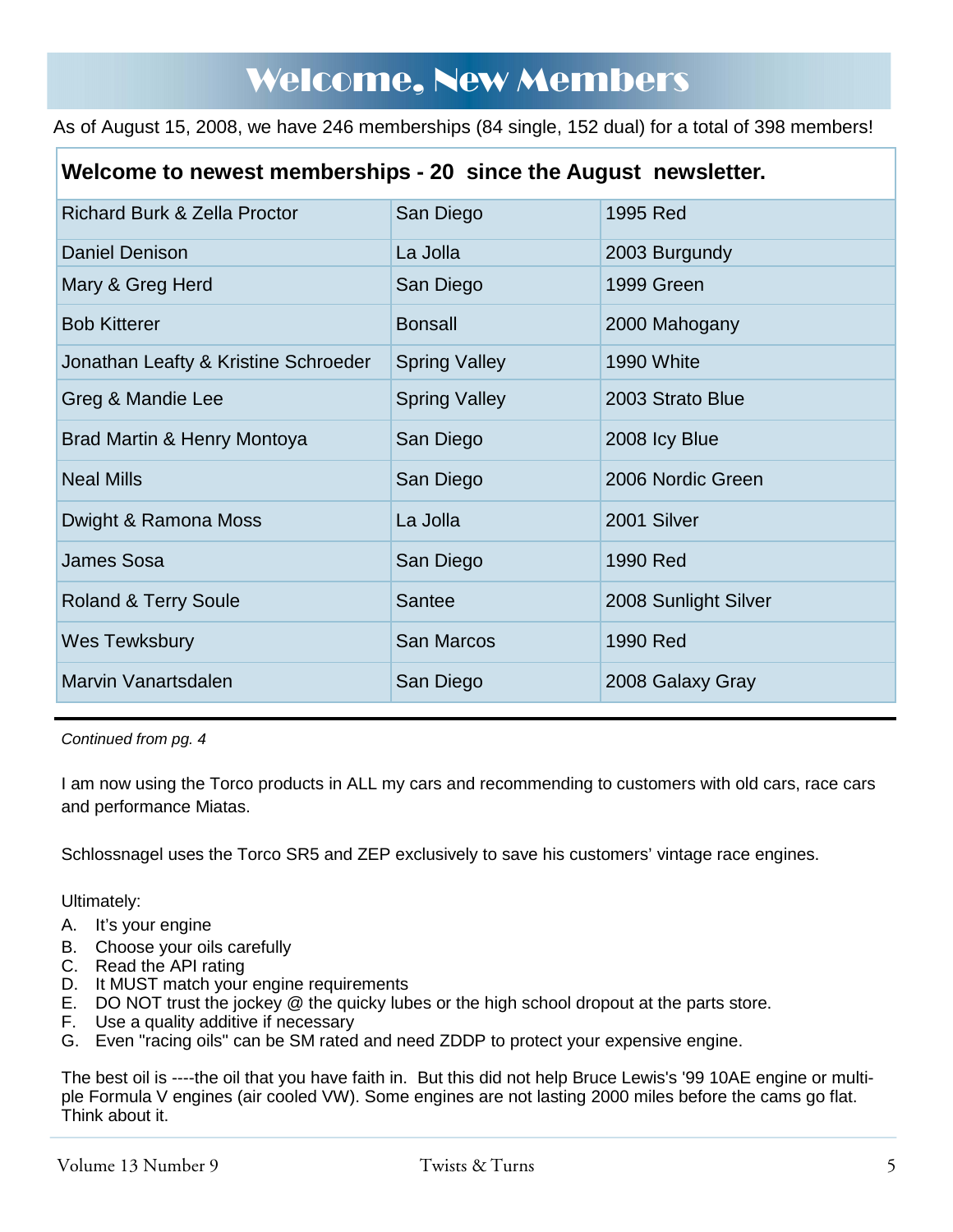## Prez Says

It's hard to believe that September is here already, the yellow buses have begun to roll out signaling the official end of tember is here already, the yellow buses have begun to summer. August proved to be an exciting month providing multiple runs for our enjoyment. THANK YOU to all members that stepped forward and lead a run during the past month.

 While it appears that the price of gas goes up and down faster than the temperature these days, how many times has a complete stranger asked about the mpg of your Miata? Fortunately our Miatas are very fuel-efficient. With the exception of our excursions into the twisties; I consistently average 30 mpg when driving my NB. I've even heard that some of our members have been close to 40 mpg.

 So, some of you may be wondering how you too can increase your valuable fuel economy. Here are some simple steps that you may have heard about, but perhaps you'll find some new information.

- 1. Keep your tires properly inflated
- 2. Keep your car properly maintained, i.e. change your air filter and spark plugs to keep your engine running smoothly.
- 3. Don't idle more than is required. Turn off your ignition if you're going to be stopped for longer than a traffic signal.
- 4. Coast when possible, look ahead and try to anticipate traffic conditions ahead.

Increase the distance between the car in front of you. This one might seem kind of weird in SoCal, but more space in front of you equals less braking and will decrease the need to accelerate from a stop.

 That being provided, back to our fuel consuming events ahead… I revel in the thought that our speedometer is still pegged, the next couple months appear to be equally action packed.

 I look forward to seeing everyone at an upcoming event, top down with an ear to ear smile in typical SDMC fashion.

# September Events

## **CRUISIN' GRAND ESCONDIDO Sept 5, 2008**

 6 PM - Meet at Tom's #23 in Escondido for dinner 7 PM - Leave Tom's to cruise Grand



Contact: Steve & Laurie Waid at swaid@cox.net Or 760.432.0727

Each Friday night from April thru September Escondido hosts a Hot Rod show on Grand Ave. SDMC traditionally visits the shows on the first Friday of each month. We meet at Tom's #23 for a quick dinner, then cruise down Grand showing off our Miatas and then park to walk around, view the cars, and perhaps do a little shopping/eating. Here's a link to more details about Cruisin' Grand: http://www.hotrodscustomstuff.com/ GrandAve0502-1.html

## **SPECIAL CRUISIN' GRAND Sept. 12, 2008**

As was announced at the Annual Picnic yesterday, SDMC will be the featured "After 1974" Car Club on Friday, September 12th at Cruisin Grand in Escondido.

We have been using Cruisin Grand as a monthly event for eight years going back to 2001. However, this night we will be an official part of Cruisin Grand. Shortly there will be a brief bio put on the Cruisin Grand website for the upcoming date. I will let you know when it goes up. Because we will need to be there early, put this date on your personal calendar and plan ahead on getting off work early and/or leaving home early to get through the Friday afternoon traffic.

The area to be reserved for the club is the 18 (9 on each side) parking spots immediately west of Escondido Blvd. on Grand Ave. They are to be reserved for us between 4 and 5:30 pm. After that it becomes open parking again. There are parking lots adjacent to these spots that will be available for our overflow. There is a Mexican Restaurant right where we will be parking so we have a nearby eating opportunity along with other spots on Grand.

## **Nethercutt Collection Tour Run**

Saturday, September 13th 9:00 AM at McDonalds in Oceanside on Oceanside Blvd. just off I-5

The J.B. Nethercutt collection in Sylmar is a sight to see and a must do for any auto enthusiast. Only available to the public via scheduled tours, this unique collection is not to be missed. We can take only a limited number of guests, so please call or email Gene Streeter to get on the list. A waiting list will be started when all spots are taken.

**Link to Nethercutt website:** http://nethercuttcollection.org/main.html **Contact:** Gene Streeter (619) 656-6730 (619) 656-6730 or gene.streeter.CZLI@statefarm.com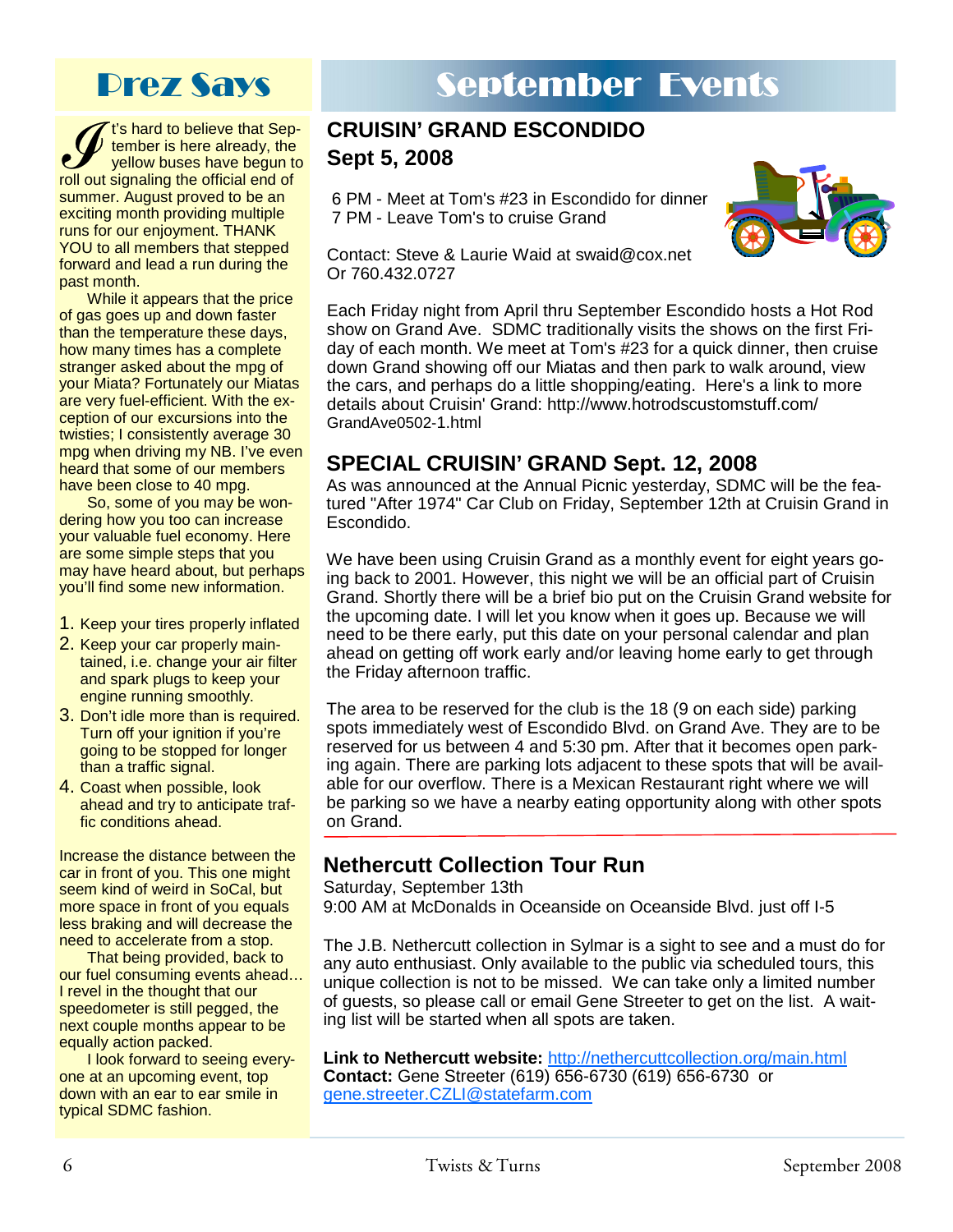## September Events

## **SCAT/SDMC Driving School**

Saturday, Sept. 20, 2008 8:00 AM Qualcomm Stadium - West lot **Contact:** daryledb@aol.com

SDR membership (one day included with entry) SCCA Membership (weekend pass included with entry) Valid drivers license (Minors require parental waiver)

Lunch will be provided, all benefits will go to the 3 day walk for breast cancer (Judy Lewis) This event will be open to Miatas and club drivers only, if the minimum number of cars are not reached it will be opened to additional drivers and cars.

Cost.........\$75 Limited to 60 drivers. MUST REGISTER IN ADVANCE



Saturday and Sunday, Sept 27 and 28

I direct you to a very informative website. http://www.fleetweeksandiego.org/coronadospeedfestival/

It is a fabulous 2 day event. The "Race on the Base" celebrates all things automotive with vintage racing and allows car club participation in a car show and a part of the Car Club Corral. Make your plans now.

- 1. Each morning we will meet at Tartines (a coffee and pastry shop on First Ave. across from the Ferry Land ing in Coronado) at 7 AM. At around 8 AM we will caravan in and park in the Car Club Corral together.
- 2. Saturday evening after the last race, thanks to Wally Stevens, we have a large room reserved at Tent City for dinner. Tent City is on Orange near the Hotel Del Coronado and is an historic site unto itself. Food is great although a little pricey. Here is their website, with menu. http://www.tentcityrestaurant.com/
- 3. Car Club Corral passes are available between now and the morning of the first day of the Speed Festival. I will have them at all of the Miata events that I attend between now and then. I will have them at the Au gust and September SDMC monthly meetings. You can get one on the morning of each day if you show up for the early meeting at Tartines. Lastly, if you send me a self addressed stamped envelope I will mail it to you. My address is 1380 Shinly Place, Escondido, 92026.

## *DON'T MISS OUT ON THE FOLLOWING UPCOMING EVENTS!*

OCTOBER 25 FOUNDERS' RUN

OCTOBER 4 FALL COLORS RUN AND VISIT FROM THE ZONIES! OCTOBER 17, 18 & 19 OKTOBERFEST IN BIG BEAR DECEMBER 14 23RD ANNUAL CRUISE FOR KIDS

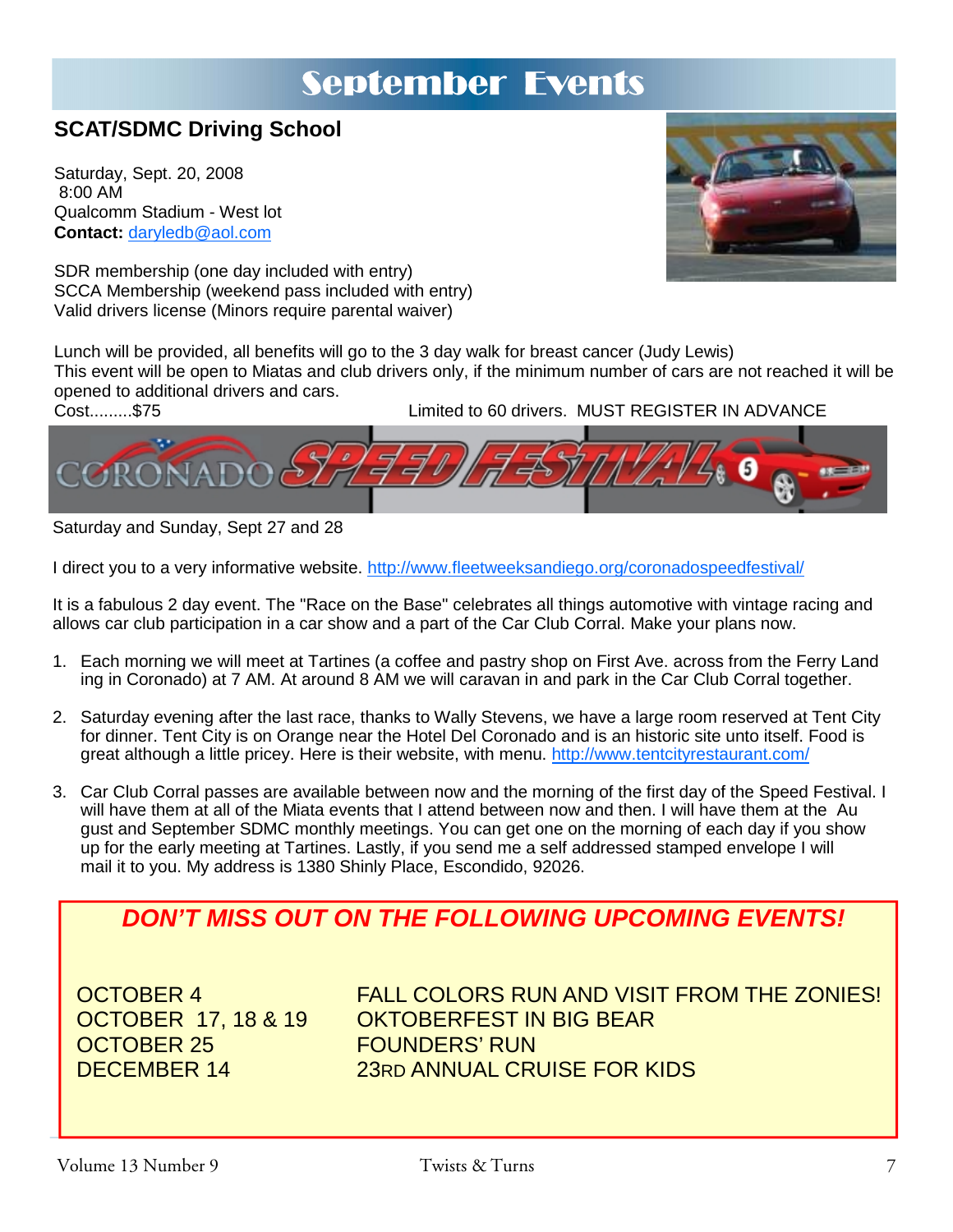# The Drive-in Movie Run

### Bruce Lewis

This has been the second year that Debbye<br>
and I have contracted out The Drive-in Movie<br>
Run (formerly known as Debbye Does the<br>
Santee Drive-in Run.) Our reason for farming this run and I have contracted out The Drive-in Movie Run (formerly known as Debbye Does the out, other than we are old and tired (not really, well... maybe tired) was to stimulate a little enthusiasm and participation in the whole "putting on a run process".

 As y'all (Kelley is rubbing off on me) know, Linda Southard and Chris Jones took the ball and ran with it. Well, we expected to see the ball from time to time before the run but Chris and Linda took ownership and were off to the races! They pre-ran the course, redid the run instructions and did a better job than I had done! It had been our tradition to provide goody bags for the run and despite our offers to help with the shopping and the financing they did it all and judging by their grins and giggles, they had a blast doing it. I only have to question the plethora of "yellow" prizes that they picked up but hey, they own a yellow car and must have caught some of that "Waiditis" that has been going around. I feel that I would be remiss if I didn't mention one small inconsistency on the run and that was the blown right turn onto Wildcat Canyon Road. It seems that Linda and Chris were so comfortable at the lead that they began to chat and lost track of the turn. A quick shout from Mark Booth brought them to their senses and back on

trail. The only reason that I bring this incident up is the fact that you never hear anyone say "remember when so and so did that run and didn't screw up once?" What you do here is "remember when Chris and Linda did that run and went sailing off into the unknowns of Ramona?" Hey, just trying to make your first run a little more memorable guys!

 Speaking of first runs, I neglected to mention that this was Chris and Linda's first run and they were duly awarded a beautiful set of yellow magnetics at the run start. Wait a minute …. Is that an oxymoron using "beautiful" and "yellow" in the same sentence??? Hmmmm??? The other part that made this run so nice, had nothing to do with Chris and Linda. I refer to the perfect evening weather. After a late lunch (early dinner) at The

Chicken Pie diner in Poway the day had cooled down enough to make convertible cruising a pleasure. If any of you have never done an evening run you should plan on making the next one, it's truly the best thing you can do with your top off! I guess that it should be mentioned that we had company at dinner in the form of The San Diego Mini Cooper Club. We got there first and claimed the high ground which was inside and air conditioned. We almost felt sorry for them having to sit outside on the patio in the eighty degree temperature, but not quite. When we finally pulled into the Santee Drive-in we were surprised to see, what else, the San Diego Mini Club was also there! I guess that great car minds think alike. Also in attendance was The MG Club. For those of you that don't know what an MG is, it's kind of like an older Miata that drips oil all over the place! Well, that about wraps it up for another year at the movies. I think that next year Debbye and I will return to the original "Debbye Does the Santee Drive-in" format because it seems that in our absence the movie selection has gotten progressively better as witnessed by this years choices between Batman and The Mummy. We really feel the need to get back to our roots- a nice run and a crappy movie! Yeah, that's the stuff!

Chris and Linda receive their magnetics from Bruce Lewis. Photo by Jill Wilson



8 September 2008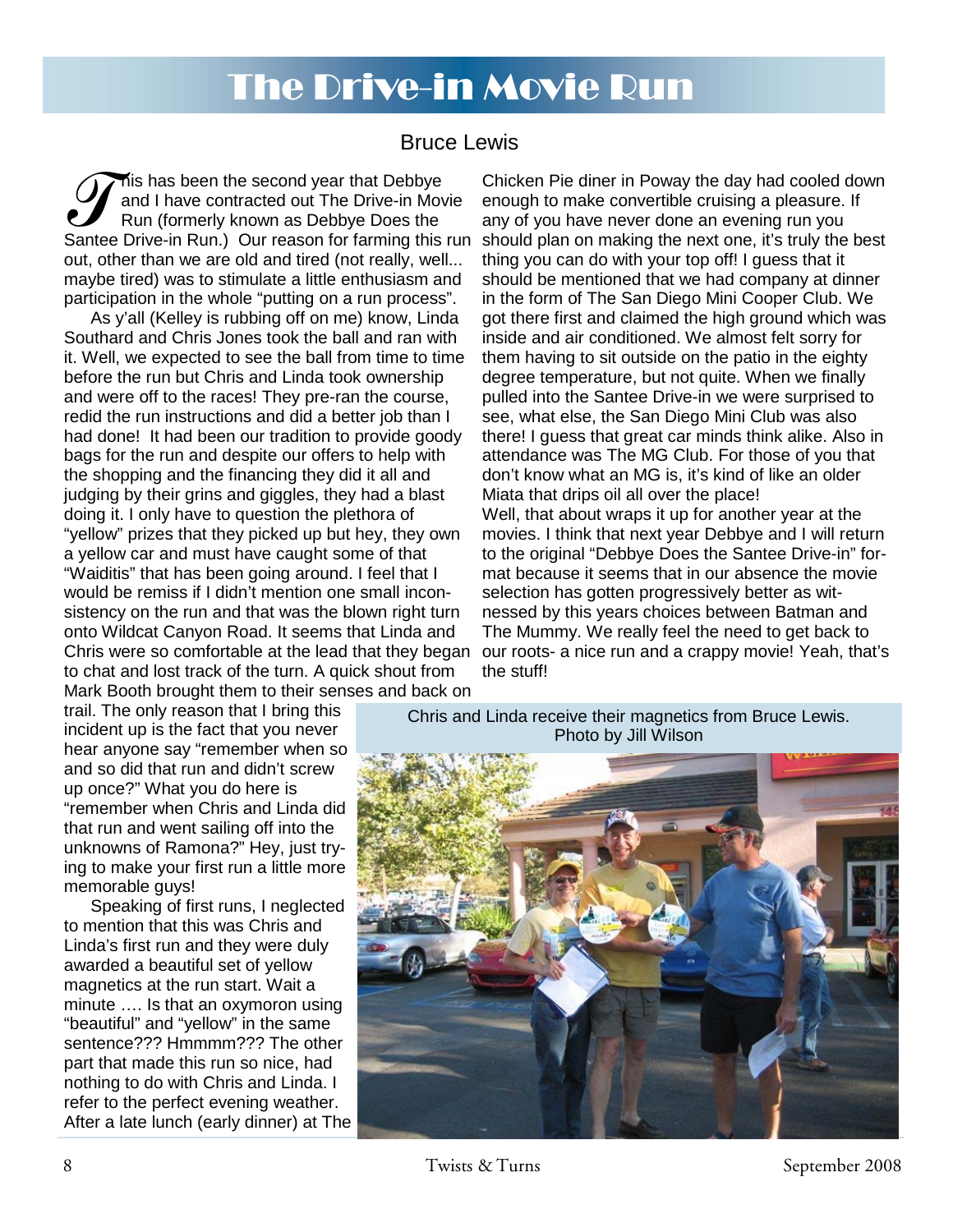## **Our Mission**

The purpose of the club is to promote the enjoyment of, and enthusiasm for, one of the world's most exciting sports cars—the Mazda Miata.

Owning and driving a Miata is one of life's great pleasures, and adding the company and camaraderie of like-minded enthusiasts only enhances the experience. Won't you join the fun as we enjoy the beauty of San Diego County from the seat of a very special little roadster?

#### **Let's have fun driving our Miatas!**

## **Monthly Meetings**

great opportunity to meet your fel- p.m. to enjoy meals, snacks, or for either an individual or a dual held on the fourth Thursday of starts at 7 p.m. We guarantee you'll join the club in the first half of the Our monthly meetings are a low club members, ask questions, beverages while chatting with their and share stories. Meetings are Miata friends. The informal meeting each month, except in November have fun. and December when we meet on the third Thursday.

We meet at the Boll Weevil restaurant, 9330 Clairemont Mesa Blvd., in San Diego (between I-15 and SR 163). To contact the restaurant, call 858-571-6225.

Many members arrive around 6

### **This month's meeting date:**

**Thursday, Sept. 25** 

## **Dues**

Dues are \$35 per calendar year, membership (two members in the same household). Members who calendar year (January through June) pay \$35 for their first year; those who join in the second half of the year pay \$20 for the remainder of the year.



### *Twists & Turns is printed by:*



## **Badges**

Have you noticed those engraved plastic name badges that other members wear? Would you like to get one?

Badges are available in colors to match your car. The cost is \$10 each for badges with safety-pin closures, or \$11 each for badges with magnetic fasteners. Prices include shipping to your home.

Sue Hinkle handles the ordering. Badge request forms are available at the Regalia table at monthly meetings and on the club's web site. All orders must be prepaid.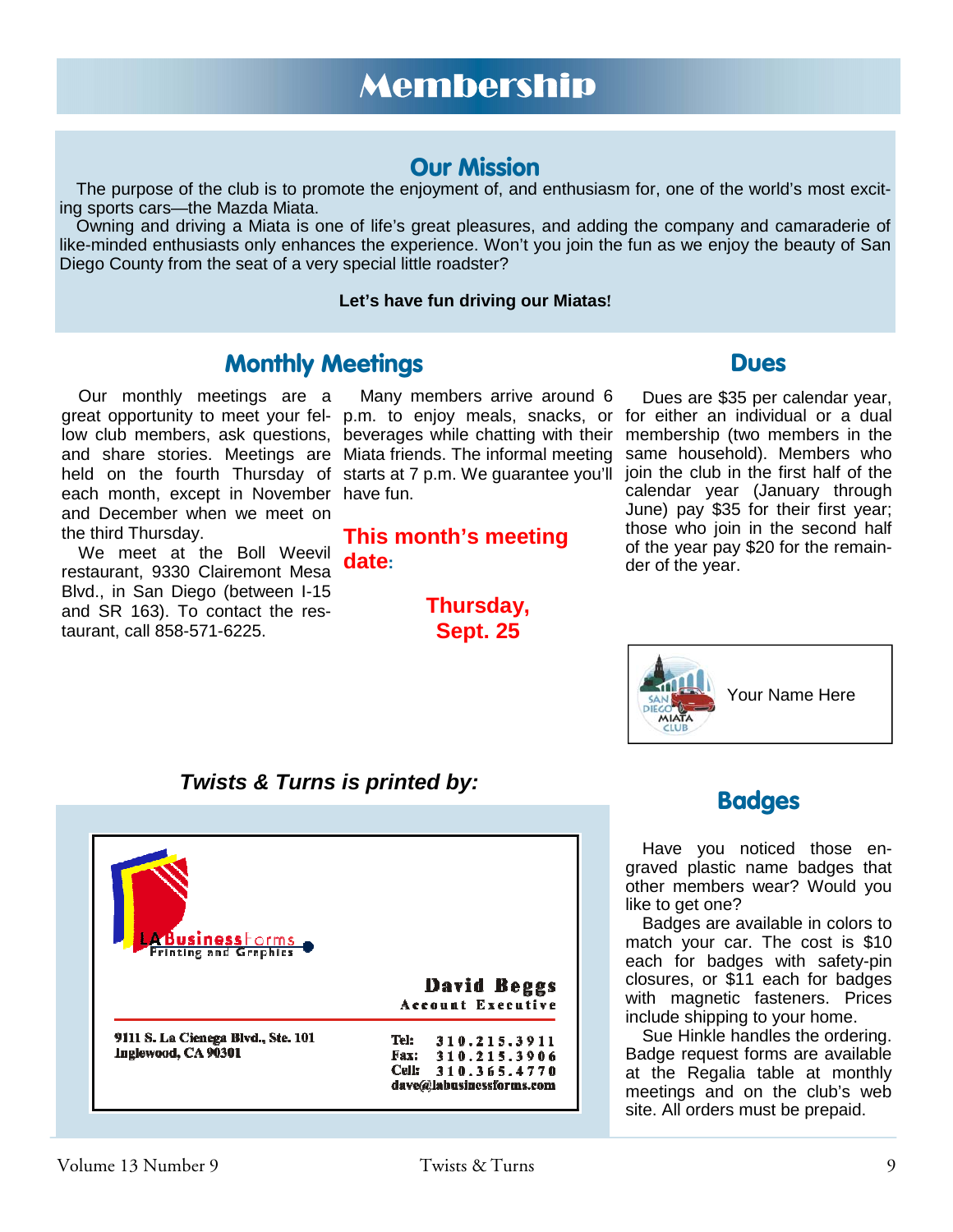# SDMC Officers



**DAVID STREETER President** 



**Vice President** 



**GABE RIVERA Secretary** 



**MARK VICTORY Treasurer** 

## **Executive Board**

"@..." indicates that e-mail address ends in @sandiegomiataclub.org

| <b>PRESIDENT</b>                           | David Streeter      | 951-461-1722 | president@     |
|--------------------------------------------|---------------------|--------------|----------------|
| <b>VICE PRESIDENT</b>                      | Steve Waid          | 760-432-0727 | vicepresident@ |
| <b>SECRETARY</b>                           | Gabe Rivera         | 619-295-5993 | secretary $@$  |
| <b>TREASURER</b>                           | <b>Mark Victory</b> | 619-446-7607 | treasurer@     |
| To send e-mail to all members of the Board |                     |              | board@         |

### **Administrative Board**

| <b>MEMBERSHIP</b>         | Linda Payne                       |              | $m$ embership $@$        |
|---------------------------|-----------------------------------|--------------|--------------------------|
|                           | Kelley Raymond 619-846-3784       |              | guffawster@gmail.com     |
| <b>EVENTS COORDINATOR</b> | Diane Foster                      |              | events $@$               |
| <b>CLUB E-MAIL</b>        | <b>Bob Kleeman</b>                | 619-501-9776 | postmaster@              |
| WEBMASTER                 | Jerry Standefer                   |              | webmaster@               |
| <b>CLUB REGALIA</b>       | Mike & Lisa Schwartz 858-549-4344 |              | regalia@                 |
| <b>HISTORIAN</b>          | <b>Elinor Shack</b>               | 858-485-0278 | mshack@san.rr.com        |
| <b>NAME BADGES</b>        | Sue Hinkle                        |              | sportscarr@sbcglobal.net |

## *Twists & Turns* **Staff**

| <b>EDITOR</b>              | Laurie Waid              | 760-432-0727 | swaid@cox.net                     | יו טווויט<br>club's we |
|----------------------------|--------------------------|--------------|-----------------------------------|------------------------|
| <b>TECHNICAL EDITOR</b>    | <b>Barry Billingsley</b> |              | barrybillingsley@worldnet.att.net |                        |
| <b>Mailing Coodinators</b> | Steve & Paula Kennison   |              | kennison@san.rr.com               | <b>MEMBEI</b><br>The m |
| <b>PROOFREADER</b>         | Eunice Bauman            |              |                                   | SDMC n                 |
| <b>PRINTING</b>            | L A Printing Company     |              |                                   | steps to               |

*The SAN DIEGO MIATA CLUB is a California nonprofit corporation. Twists & Turns is the monthly newsletter of the SAN DIEGO MIATA CLUB. Use of articles or stories by other Miata clubs is hereby granted, provided proper credit is given. Submissions to the newsletter are welcomed and encouraged. When possible, please e-mail your submissions to the newsletter editor. Submissions may also be mailed to the club's post office box.Submission deadline is the 15th of each month. The Editor reserves the right to edit all submissions.* 

## **Contact SDMC**

ON THE WEB *www.sandiegomiataclub.org* 

24-HOUR VOICE MESSAGE LINE 619-434-2007

BY MAIL

P.O. Box 421325 San Diego, CA 92142

#### CLUB E-MAIL

Most club communication is conducted via e-mail through a Yahoo Group named SDMC-List. A free Yahoo account is required. Follow these steps to join.

- 1. Go to *http://autos.groups.yahoo.com/ group/SDMC-List* (capitalization matters!).
- 2. Click "Join This Group!"
- 3. If you have a Yahoo account, log in. If you do not, click "Sign Up" and follow the instructions.
- 4. After logging in, you will be returned to the SDMC-List "Join This Group" page.
- 5. In "Comment to Owner," state that you are an SDMC member.
- 6. Complete remaining selections, perform Word Verification, and click the "Join" button.
- 7. Your SDMC membership will be verified. The verification and approval process may take several days.

For more detailed instructions, see the ebsite.

#### RSHIP ROSTER

nembership roster is available to nembers only. Follow these access the roster.

- 1. Go to *http://autos.groups.yahoo.com/ group/SDMC-List*.
- 2. Log in and click "Database"
- 3. Click on the most current table in the tables list
- 4. To print, click "Printable Report." The printed copy will be 15–20 pages.

For more detailed instructions and op tions, see the club's web site.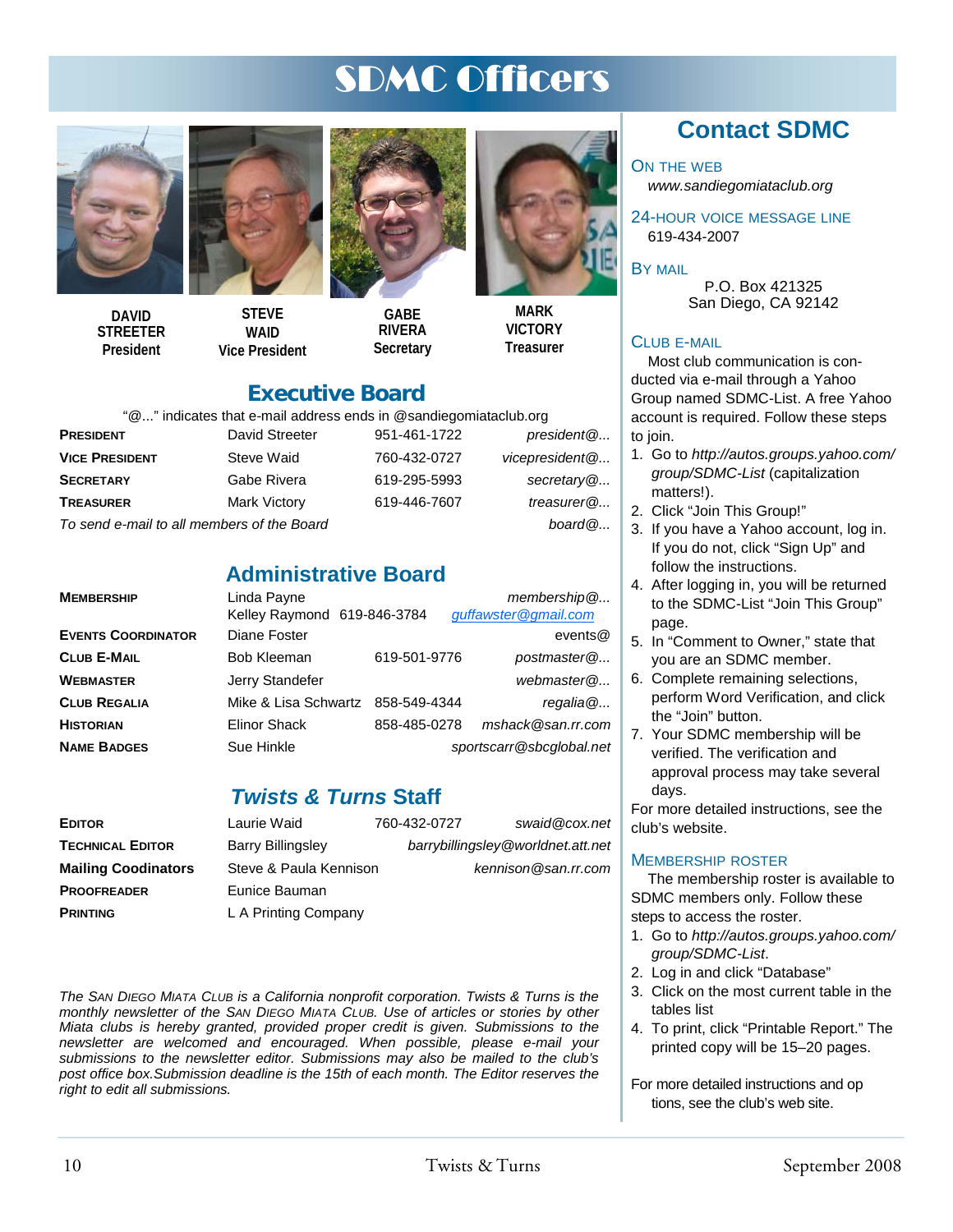# Member Discounts

**M** any vendors offer discounts to *Miata Club members. The club* does not endorse these vendors, but lists them as a membership benefit. Some *Miata Club members. The club does not endorse these vendors, offers may require you to show a current SDMC membership card.* 

*Businesses that wish to be listed must offer a discount from their normal retail prices to SDMC members. Listings are limited to five lines (about 30-35 words). Contact newsletter @sandiegomiataclub.org for more information*.

#### **Automotive Services**

**Allen's Wrench.** Mazda Master Technician. 1620 Grand Avenue, San Marcos. 760-744-1192. Discount: 10% (except oil changes).

**American Battery**. Miata batteries & all other batteries. 525 West Washington, Escondido. 760-746-8010. Contact: Jeff Hartmayer. Discount: Fleet discount on all products.

**Express Tire**. Auto repair, tires. 12619 Poway Road, Poway. 858-748-6330. Manager: David Dolan. Discount: 10% on parts and labor, including tires.

**Good-Win Racing LLC**. Miata intakes, exhausts, shocks, springs, & goodies from Racing Beat, Moss, and more. *www.goodwin-racing.com*. 858-775- 2810. Special club price on everything.

**Hawthorne Wholesale Tire**. Tires, wheels, brakes, and suspension. 877 Rancheros Dr., San Marcos. 760-746- 6980. Discount: 10%

**Just Dings Ltd**. Mobile paintless dent removal. 858-569-3464. Discount: 15%

**Kesler Customs**. Miata chassis braces, adjustable dead pedals, hide-away license plate brackets. Installation of aftermarket parts, fabrication, light welding. Ted Kesler, 619-421-8472. Special club prices.

**Knobmeister Quality Images**. 3595 Gray Circle, Elbert, CO 80106-9652. Joe Portas, *joe@knobmeister.com*. 303- 730-6060.

**Langka Corp**. Guaranteed paint chip and scratch repair system. Cleaning, detailing, and restoration products. 800- 945-4532. *www.langka.com*. Discount: 30%.

**Larry Dennstedt's Auto Repair**. 4283 41st Street, San Diego. 619-284-4911. Discount: 10% on labor.

**Lutz Tire & Service**. Alignment special-

**Magnolia Auto Body**. Restorations, body work. 476 West Main Street, El Cajon. 619-562-7861. Ask for T.J. Discount: 10% on labor and parts.

**Porterfield Enterprises Ltd**. Brake pads, rotors. 1767 Placentia Ave., Costa Mesa. 949-548-4470. Discount: 15% on Porter-field & Hawk brake pads; \$10 off rotors; \$9.25 for Motul 600 brake fluid (1 pint).

**Smog Squad**. 3342 Rosecrans, San Diego. 619-223-8806. General Manager: Jose Munoz. Discount: \$10 on smog tests.

**Thompson Automotive**. Cool accessories for our cool cars; oil filter relocation kits, gauge kits, air horns, brakes, Voodoo knobs, & MORE. *www.thompsonautomotive.com*. 949-366-0322. Discount: 10%

**Tri-City Paint**. Professional detailing, pro-ducts, paint, airbrushes, car covers. West Miramar Area: 858-909-2100; Santee, Mission Gorge: 619-448-9140. Discount: Body shop pricing #CM6660.

**World Famous Car Wash**. Complete professional car care. Complete detail, hand wax, leather treatment, free shuttle service. 7215 Clairemont Mesa Blvd, San Diego. 858-495-9274. Discount: 10%

#### **Mazda Dealerships**

**Chapman Mazda**. Phoenix. 877-684- 5803. Ask for John Mardueno. Discount: 20% on Mazda parts and accessories.

**Mazda of Escondido.** 760-737-3200. Discount: 20% on most parts; 15% on labor (not including smog certification). For purchase, ask for Barb and receive free SDMC membership for 1 year!

**Westcott Mazda**. National City. 619- 474-1591. Discount: 15% on parts or labor (except oil changes).

#### **Other Services**

**Coldwell Banker Real Estate**. David T. Bryan, Realtor. 619-334-4625. *davidbryan@coldwellbanker.com*. Free market analysis. No transaction fees for SDMC members or referrals!

**Linsco Private Ledger**. Fee-based planner. Wealth management, estate, retirement, and investment planning. Free consultation and 15% discount on all fees. Hernan Hooker, BCE. 619-542- 0822.

**Rosin & Associates.** Attorneys at law. Accidents, insurance issues, general civil law. No recovery, no fee. Anita Rosin, *anita.rosin@rosinlaw.com*. 619- 543-9600. Discount: 10% on attorneys  $f_{\mathsf{P}}$ 



**FOR SALE:**Torsen differential complete with drive shaft and axles \$800 Fits 1990 through 1997 as an upgrade. Cat back exhaust system fits 1990 through 1997, \$200. 1999 intake manifold complete with injectors \$350. 1999 engine, 1999 and 1995 transmissions. All kinds of Miata parts Wallymiata@gmail.com or call 619-234-2858 Wally Stevens

Momo steering wheel with adapter---- \$150.00 like new. Tonneau cover-tan- fits 1999 and newer- like new -\$200.00. Trailer hitch and buddy tire rack (will sell separately) \$300.00 This fits 99 and newer and will carry a set of tires behind the rear bumper. Dennstedt 619-284-4911 m-f

Buying or selling your Miata or Miata accessories? You can do it for free on Miatamart—the Miata for Sale web site, run by SDMC member Rainer Mueller. Check it out at *www.miatamart.com***.** 

**Classified ad space is provided at no cost to SDMC members only. Ads must include first and last names, telephone number, and e-mail address, which must agree with current club roster. Send ads to** *newsletter@sandiegomiataclub.org* 

*er@sandiegomiataclub.org***. Ads will run for four months unless canceled, and may be revised and resubmitted.**